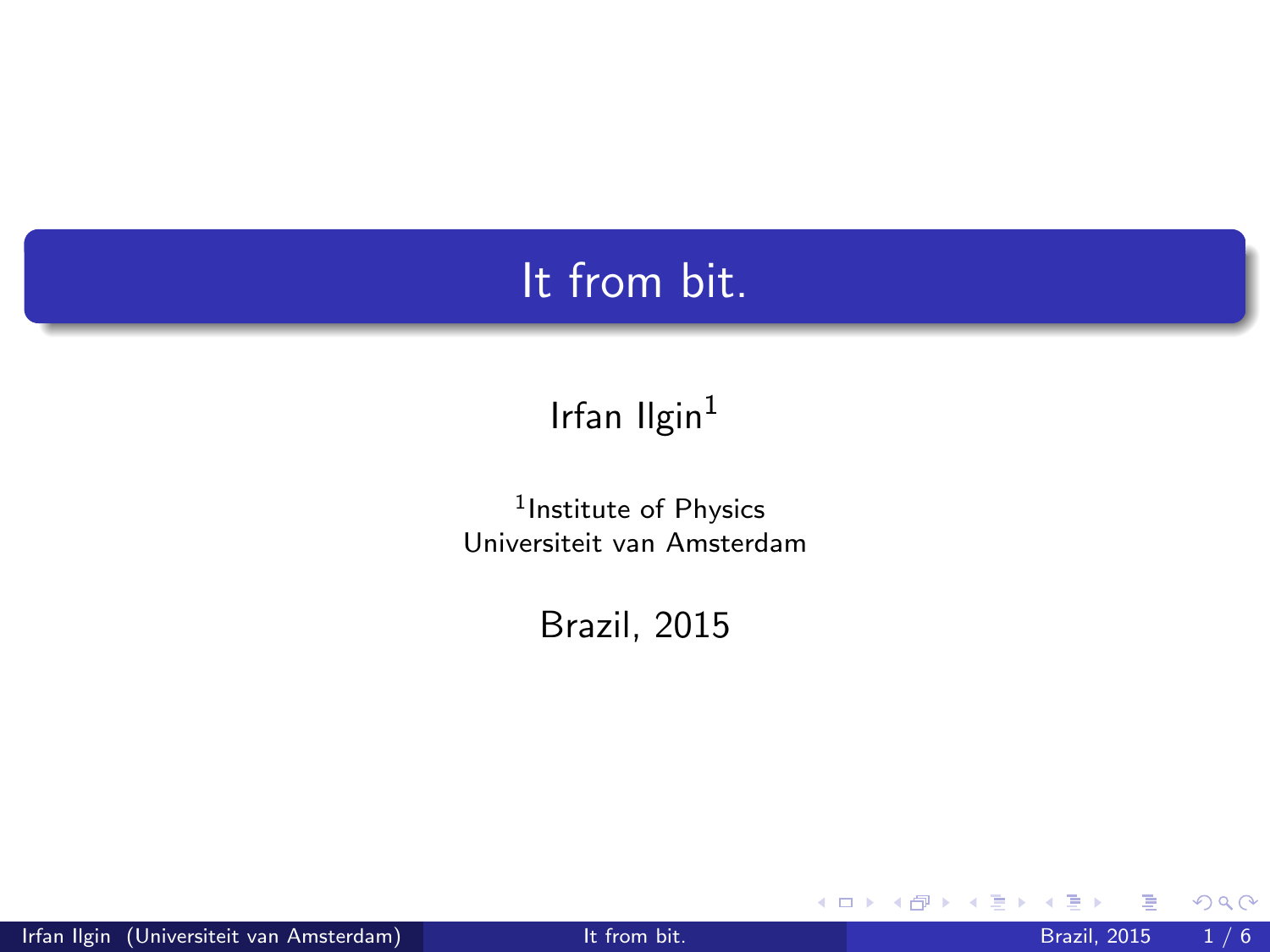## Gravity as an entropic force.(E. Verlinde 2010)

 $\bullet$   $T\Delta S = \Delta x F$ . Main postulates;

$$
\Delta S = 2\pi k_B
$$
  

$$
\Delta x = \frac{\hbar}{mc}
$$



$$
\Delta S=-\tfrac{k_B N}{2c^2}\Delta\Phi
$$

The Newton force law follows when one uses equipartition theorem.  $\frac{1}{2}Nk_B T = Mc^2 \implies F = ma.$ 

4 0 8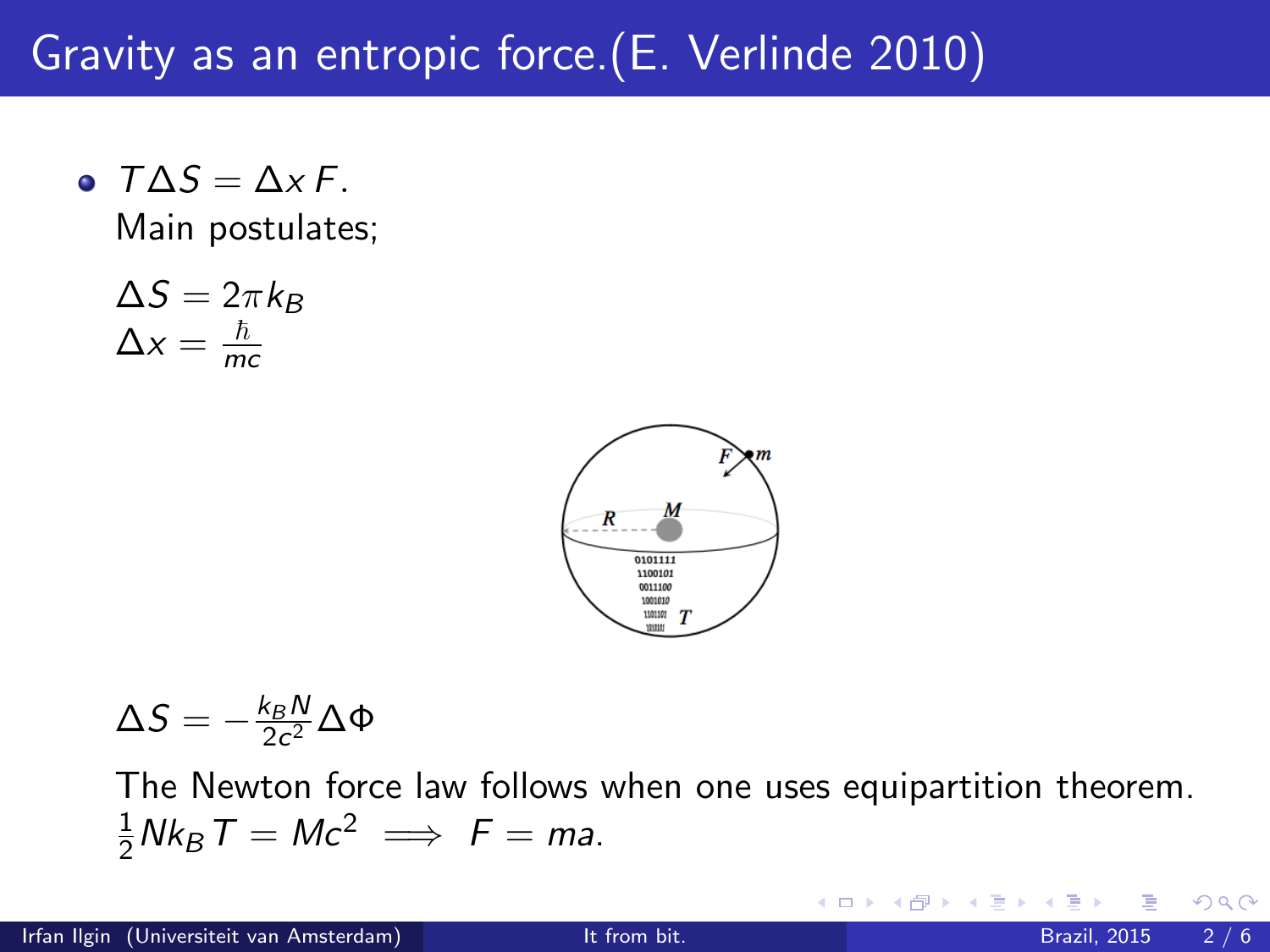# Linearized Einstein eqs through AdS/CFT. (Myers et al. 2013)

• First law on the boundary CFT  $\implies$  First law on the bulk.

 $\delta S_B = \delta E_B$ 



Following Wald formalism,  
\n
$$
\delta E_B^{grav} = \int_B \chi
$$
\n
$$
\delta S_B^{grav} = \int_{\tilde{B}} \chi
$$
\n
$$
\delta E_B^{grav} = \delta S_B^{grav} \implies \int_{\Sigma} d\chi = 0 \implies \delta E_{ab}^g = 0
$$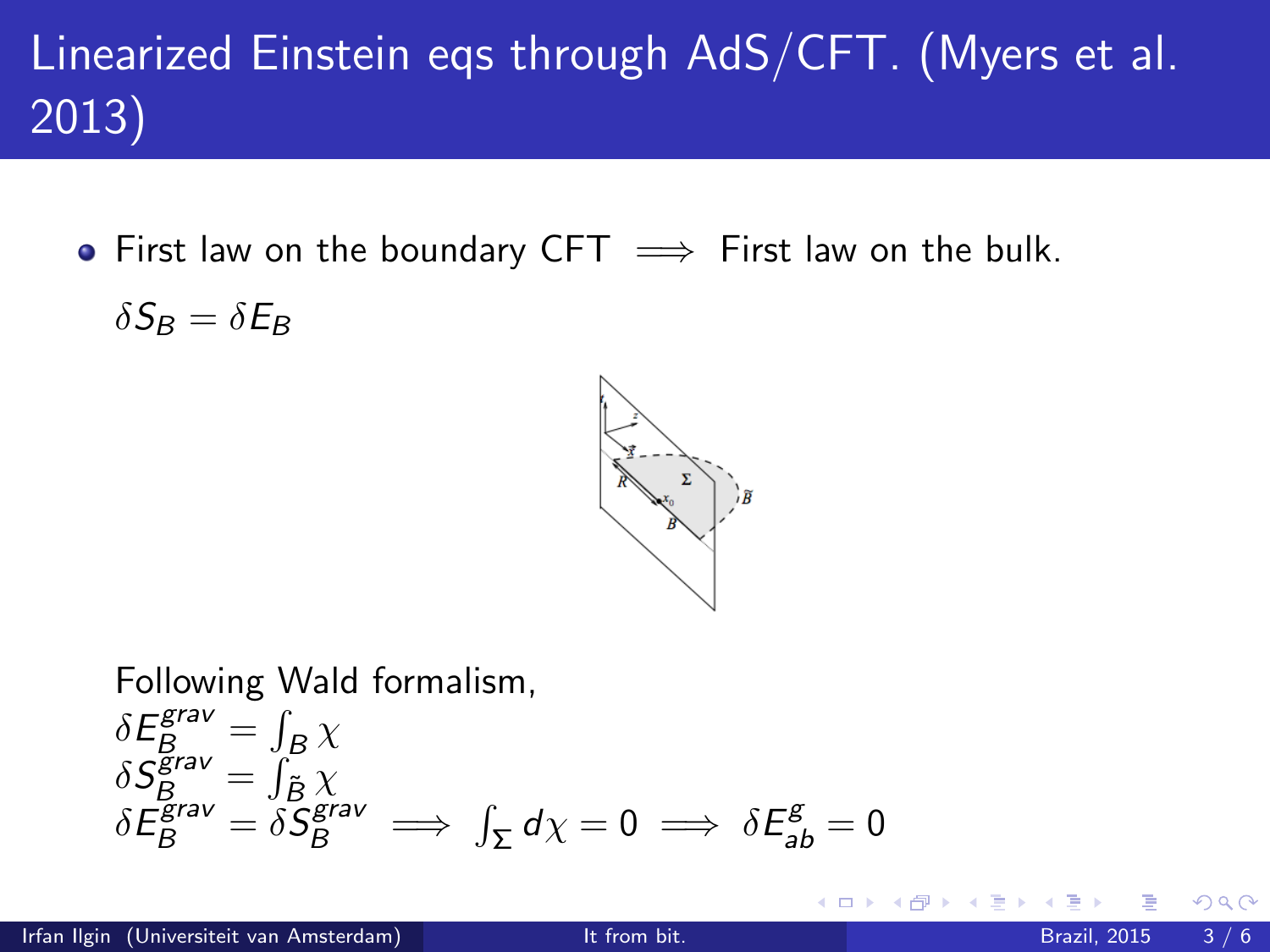## Entanglement entropy of a hole. (de Boer et al. 2014)

Entanglement entropy of arbitrary bulk regions.

$$
S_{\text{residual}} = \frac{1}{2} \int d\theta \frac{dS(\alpha)}{d\alpha}
$$



Entropy=Area!

$$
S_{\text{residual}} = \tfrac{\mathcal{A}}{4 G_N}
$$

 $\leftarrow$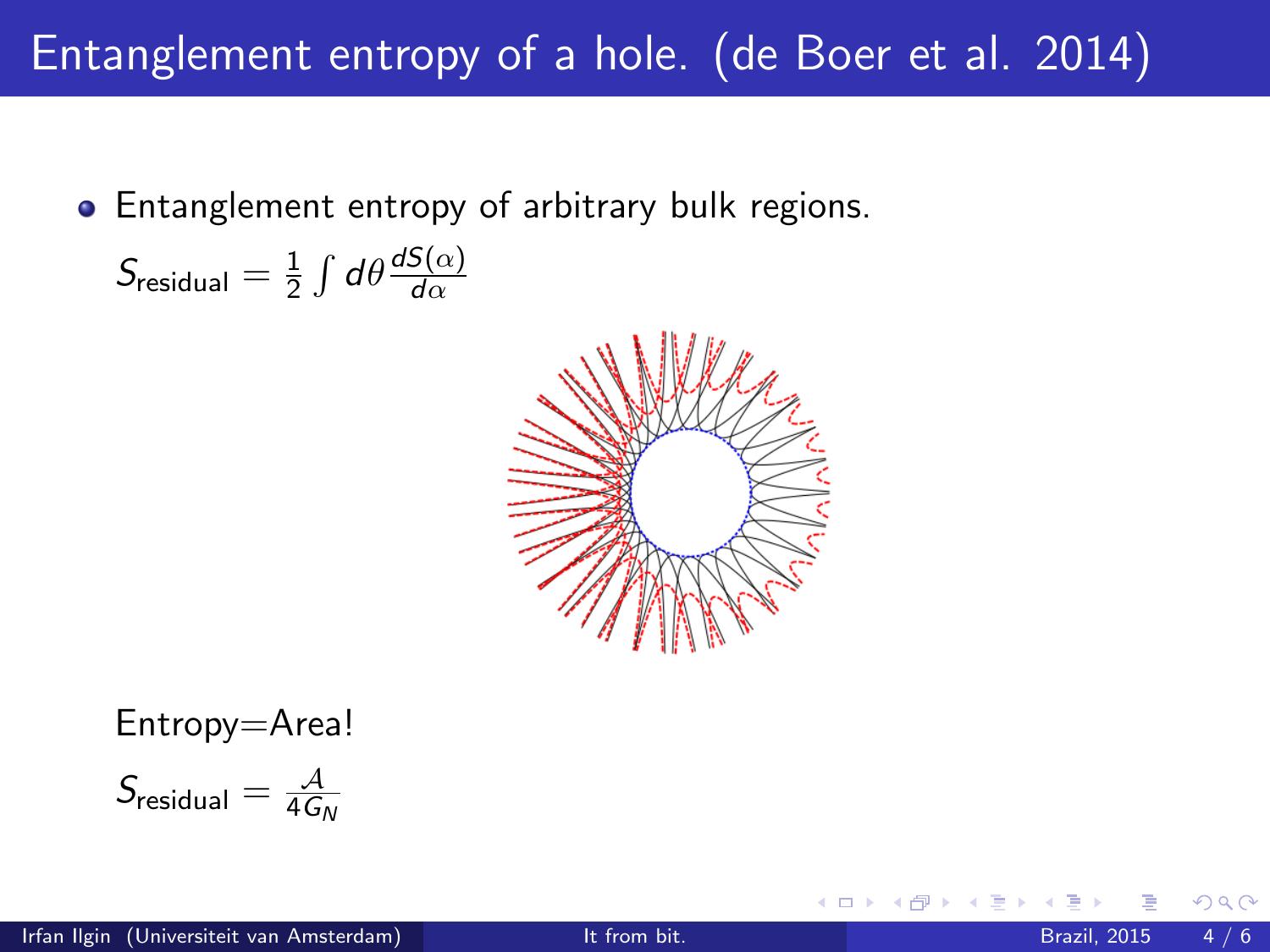## First law for residual entropy in  $AdS<sub>3</sub>$ . (work in progress)

Apply the first law for each region on the boundary which together constructs the region in the bulk.

$$
\frac{1}{2} \int_0^{2\pi} d\theta \frac{d}{d\alpha} \delta S_{\alpha} = \frac{1}{2} \int_0^{2\pi} d\theta \frac{d}{d\alpha} \delta \langle H_A \rangle
$$
  

$$
H_A = \int_A d\Sigma^{\mu} \xi^{\nu} T_{\mu\nu}
$$



This change is identified with the change in the area due to a conical defect. Comparing two geometries by keeping proper length from the origin fixed, we found.

$$
\delta S_{\text{residual}} = \tfrac{2\pi R_{\text{hole}} m_{\text{defect}}}{4 G_N} = \tfrac{A}{4 G_N} \delta \Phi
$$

つへへ